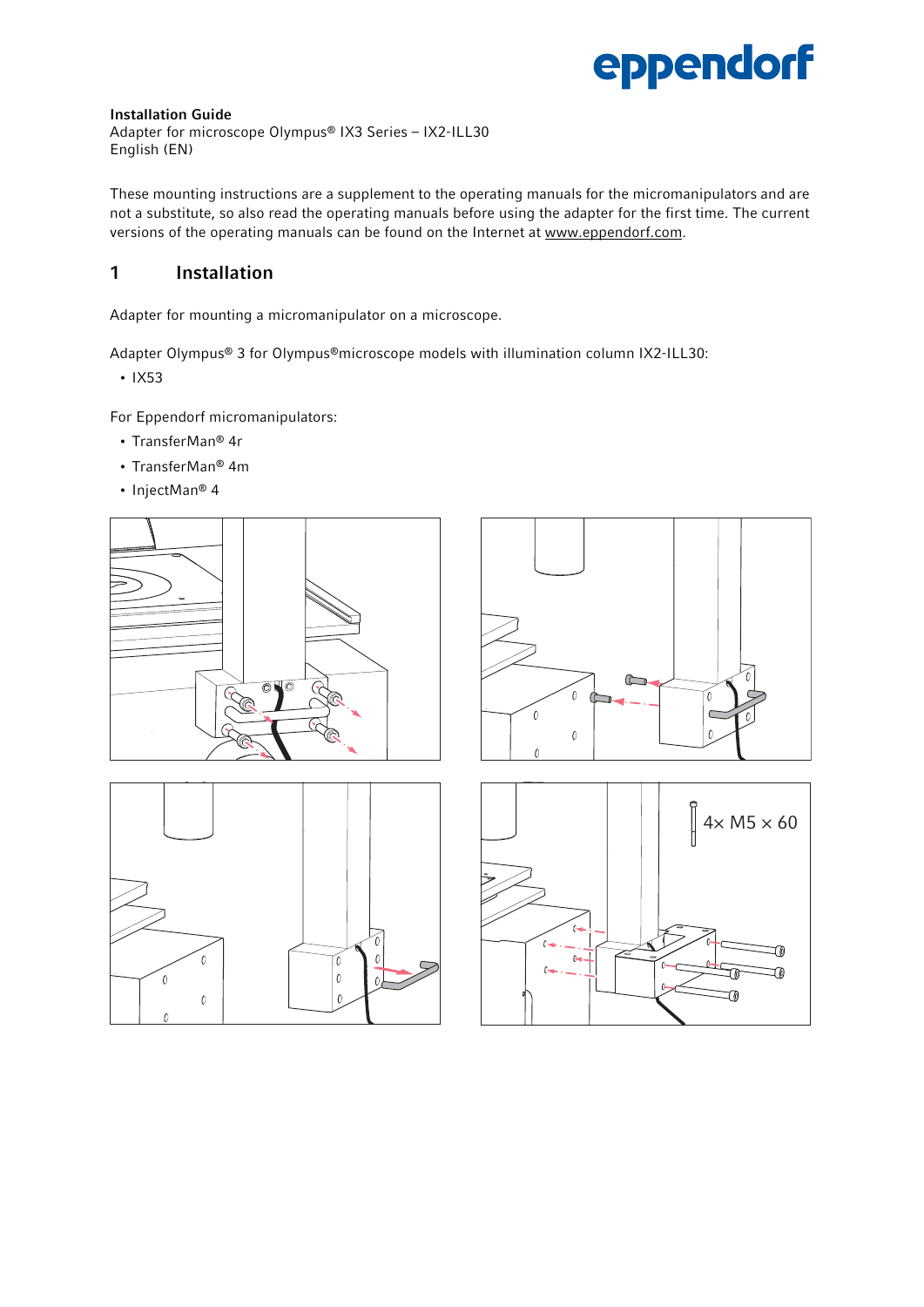#### Installation Guide

Adapter for microscope Olympus® IX3 Series – IX2-ILL30 English (EN)





Fig. 1: Assembly overview and delivery package

# 2 Example parameter for installation



Fig. 2: Overview adapter plate with right side mounted motor modules

### 2